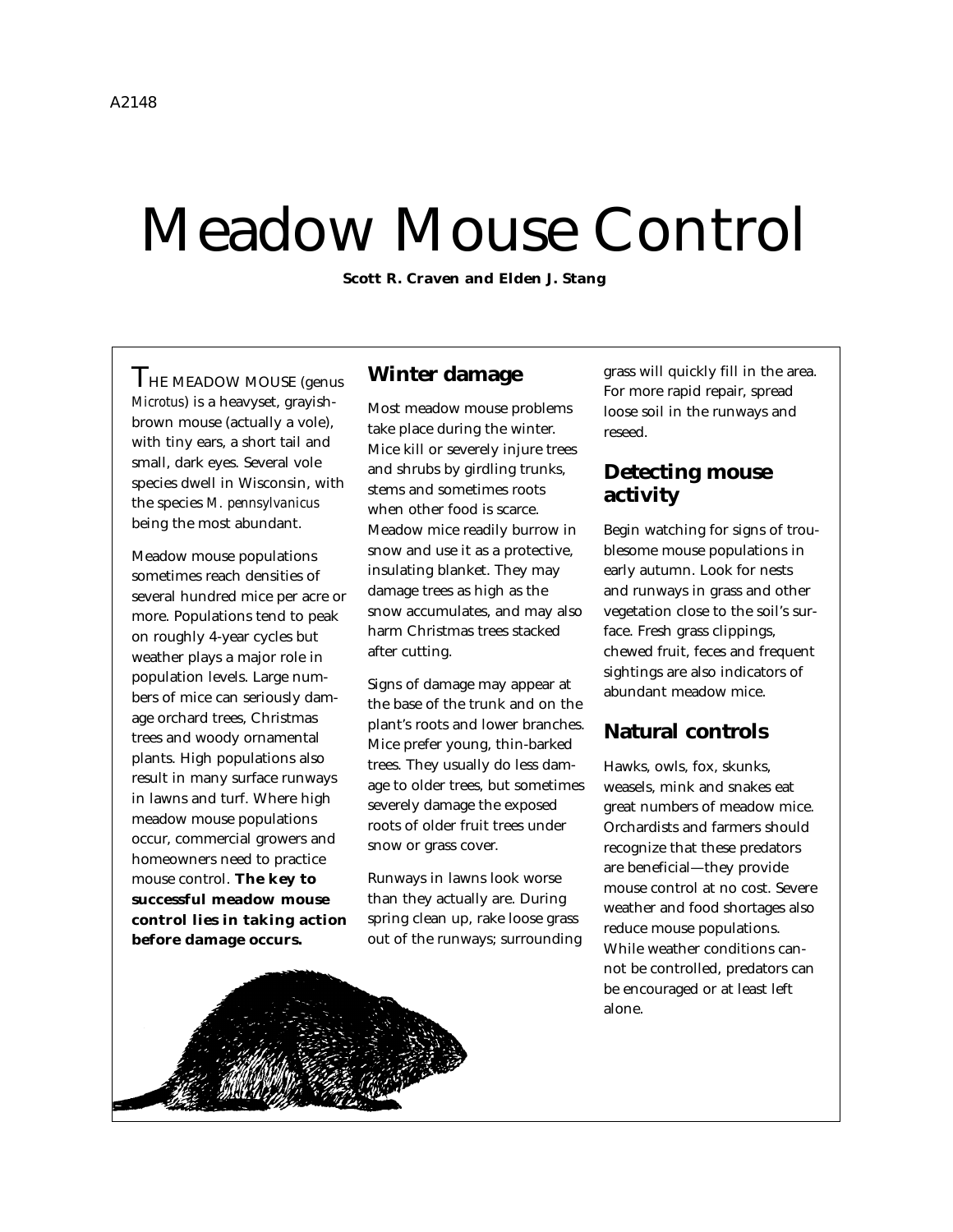

# **Artificial controls**

When natural controls are inadequate, artificial methods must be used to control mouse population growth. Mid-October through mid-November is the time for action. For trapping and baiting, select pleasant days when mice are most active. Control activities are difficult or ineffective after snow has covered the ground.

Use one or more of the procedures described in the following section to protect trees and shrubs.

**Habitat elimination.** Keep grass mowed and maintain grassfree areas around trees and shrubs to destroy runways, nests and hiding places. Gravel or crushed rock under the drip line will reduce habitat areas. Keep mulch around woody plants to a minimum.

**Mouse guards.** Wrap a strip of 1/4-inch wire mesh (hardware cloth) around the base of fruit



and ornamental trees (see figure 1). Adequately overlapped, a 14-inch strip will make a cylinder 2–3 inches in diameter for young trees. Submerge the hardware cloth 2–3 inches into the ground. It should extend 18–20 inches above ground level. Use higher guards where snow will be deep and the height of lower limbs permits.

Wire mesh mouse guards will last 5 years or more, but you should examine them every year to be certain mice cannot gain access to the tree.

Garden centers and nurseries sell several types of tree wraps and metal guards that can be wrapped around tree bases. Plastic wraps cost less than wire mesh, but they don't last as long. In addition, plastic and paper wraps should be removed each growing season. Tight wraps keep bark moist, encouraging the growth of disease organisms and providing protection for insects. Replacing plastic wraps every year may ultimately

> be more expensive than buying wire mesh in the first place.

**Trapping.** This is one safe way to eliminate mice on small areas. Traps are especially useful in backyards and around ornamental trees and shrubs. Place wooden-base (mousesize) snap traps in runways, flush with the ground and at right angles to the runways.

Use peanut butter, oatmeal or apple slices for bait.

**Repellents.** Chemical repellents help keep mice away from yards and orchards. Don't rely on repellents alone, though, because when food is scarce mice may even eat repellenttreated bark. We recommend using repellents on a short-term basis, or in combination with other control procedures, such as mouse guards or "spot" baiting (with poison baits).

Most commercial repellents contain thiram, which is a fungicide. It repels animals effectively, but you must follow label directions carefully for best results. Other repellents are derived from capsaicin (hot sauce) or other active ingredients. Under most circumstances, repellents should be applied in late fall and again in winter when weather permits.

**Poison baits.** Rodenticides (rodent poisons) can be used to control large mouse populations, although we recommend their use only when other controls prove inadequate.

The most widely used rodenticide for meadow mice is zinc phosphide. It is available in ready-to-use pellets, which can be spot-baited or broadcast.

To spot-bait, place about a teaspoonful of pellets at each of 4–6 locations around each tree to be protected. Place these "baits" 6–18 inches from the tree base and in well-defined mouse runways, preferably inside sheltered "stations" such as a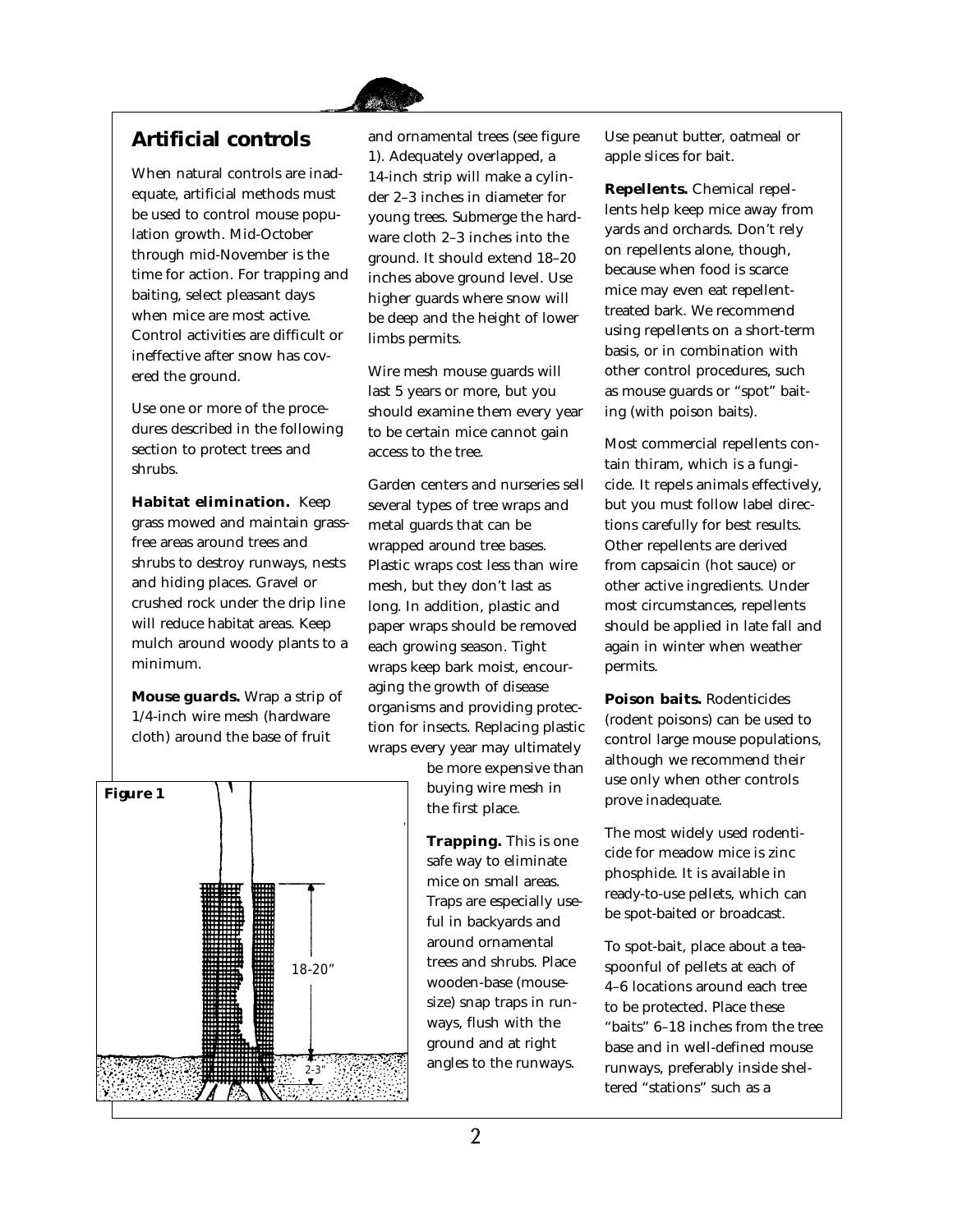

beverage can with both ends removed, or a 12–18 inch section of 1.5-inch PVC pipe with one end capped. Such stations protect the baits from the weather, while making them more acceptable to mice, but less available to other wildlife. Commercial bait stations are also available.

Pelleted bait may be broadcast at a rate of 6–10 pounds per acre. Application rates and procedures are detailed in the label instructions for any rodenticide. **Follow the instructions to the letter** for maximum safety and effectiveness.

Bad weather can substantially reduce the success of baiting. Do not spread pelleted bait in wet grass or before heavy rain is anticipated. Paraffin blocks containing poison baits may be used during wet weather. They are weather resistant and easy to place.

Your choice of a rodenticide will depend on its availability, your level of experience, and perhaps the price. Remember that some products are "restricted-use" and require pesticide applicator certification before you can purchase them.

# **Baits are hazardous**

Poison baits can be hazardous to all forms of animal life. Non-target animals can become sick or die from eating bait directly, or from eating bait-killed mice. Do not use the baits where there is a chance of harming humans, domestic animals or desirable wildlife.

# **Keep populations under control**

Use control practices as necessary to keep mouse populations at low levels. To save money and reduce the chances of accidentally poisoning other animals, reduce rodenticide use when populations are down. But watch for signs of a population increase and act promptly when you see them. Mice can rapidly increase their numbers to damaging levels.

# **For more information**

To solve a meadow mouse problem in a large orchard, nursery, or plantation, consult directly with a wildlife specialist from the University of Wisconsin– Madison, or refer to an excellent publication entitled *Vole Management in Fruit Orchards* by M. Tobin and M. Richmond, Biological Report 5, U.S. Fish and Wildlife Service, March 1993. You can obtain a copy from the Publications Unit, U.S. Fish and Wildlife Service, 1849 C St., N.W. Arlington Square Bldg., Mall Stop 130, Washington, D.C., 20240 or from a UW-Madison Extension wildlife specialist.